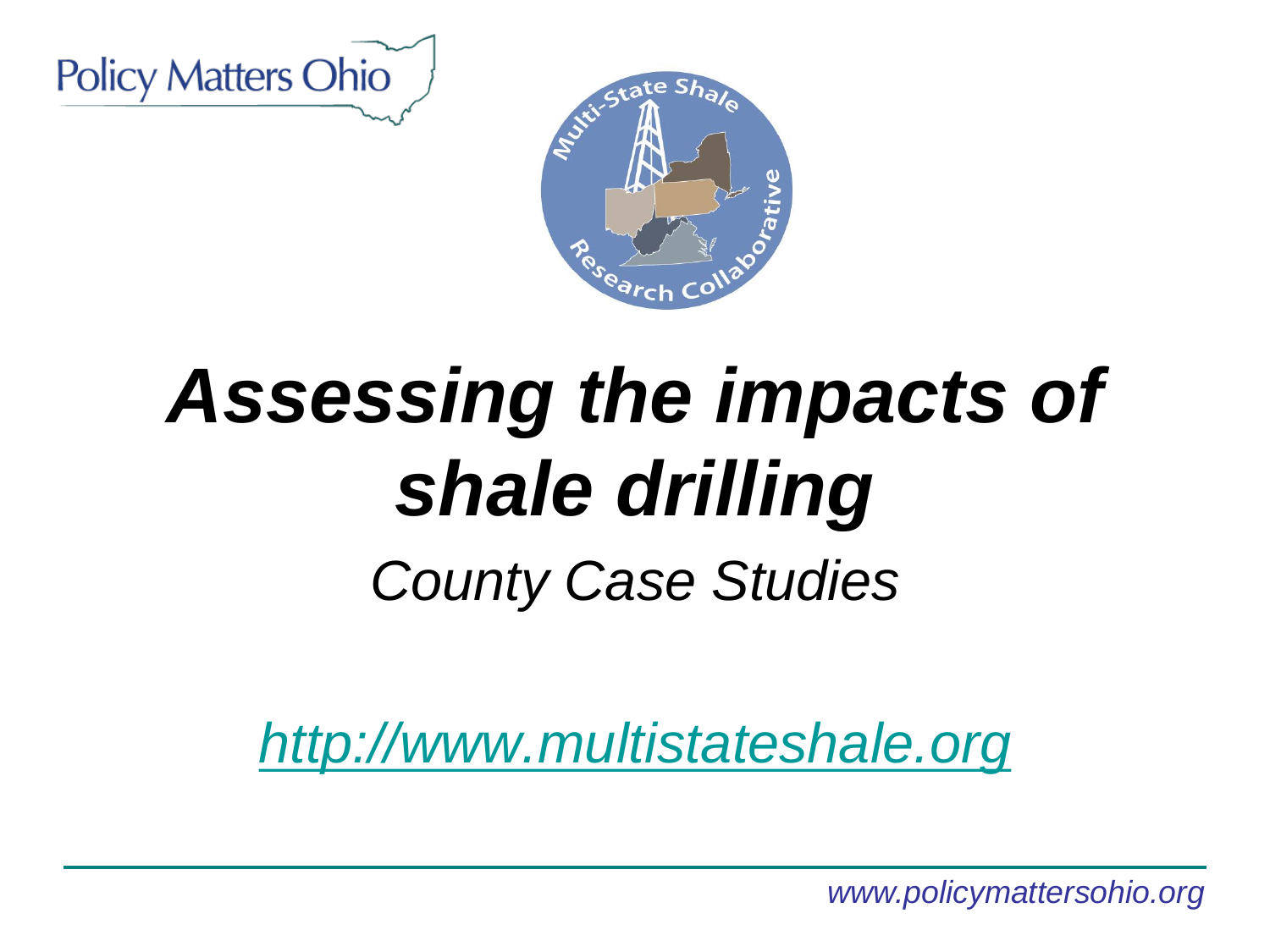



# **Project Goals**

- 1. Develop and disseminate **factual information** on social, economic and fiscal impacts of shale drilling
- 2. Improve understanding about the size and character of **social impacts**
- 1. Help local officials **anticipate**, plan for, or avoid negative drilling related impacts
- 2. Improve capacity to **factor actual costs** and impacts into decision making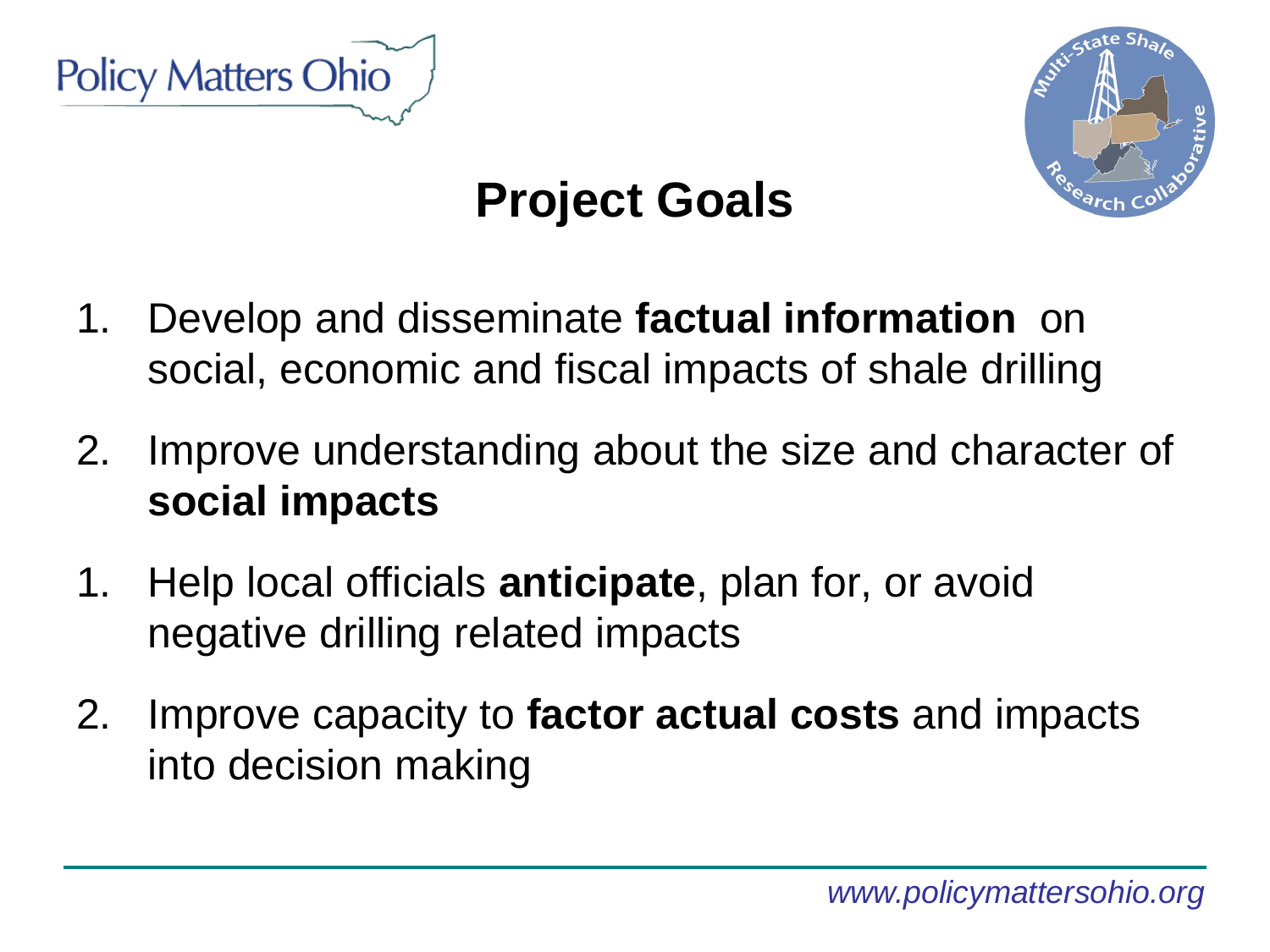

# **Research Methodology**

- **Basis for counties chosen**. Largely based on most active counties for shale development, as they are most likely to have experienced impacts.
- **Interviews**: local officials, businesses and residents, informed by review of literature on shale development
- **Data**: where publicly available
- **Media** accounts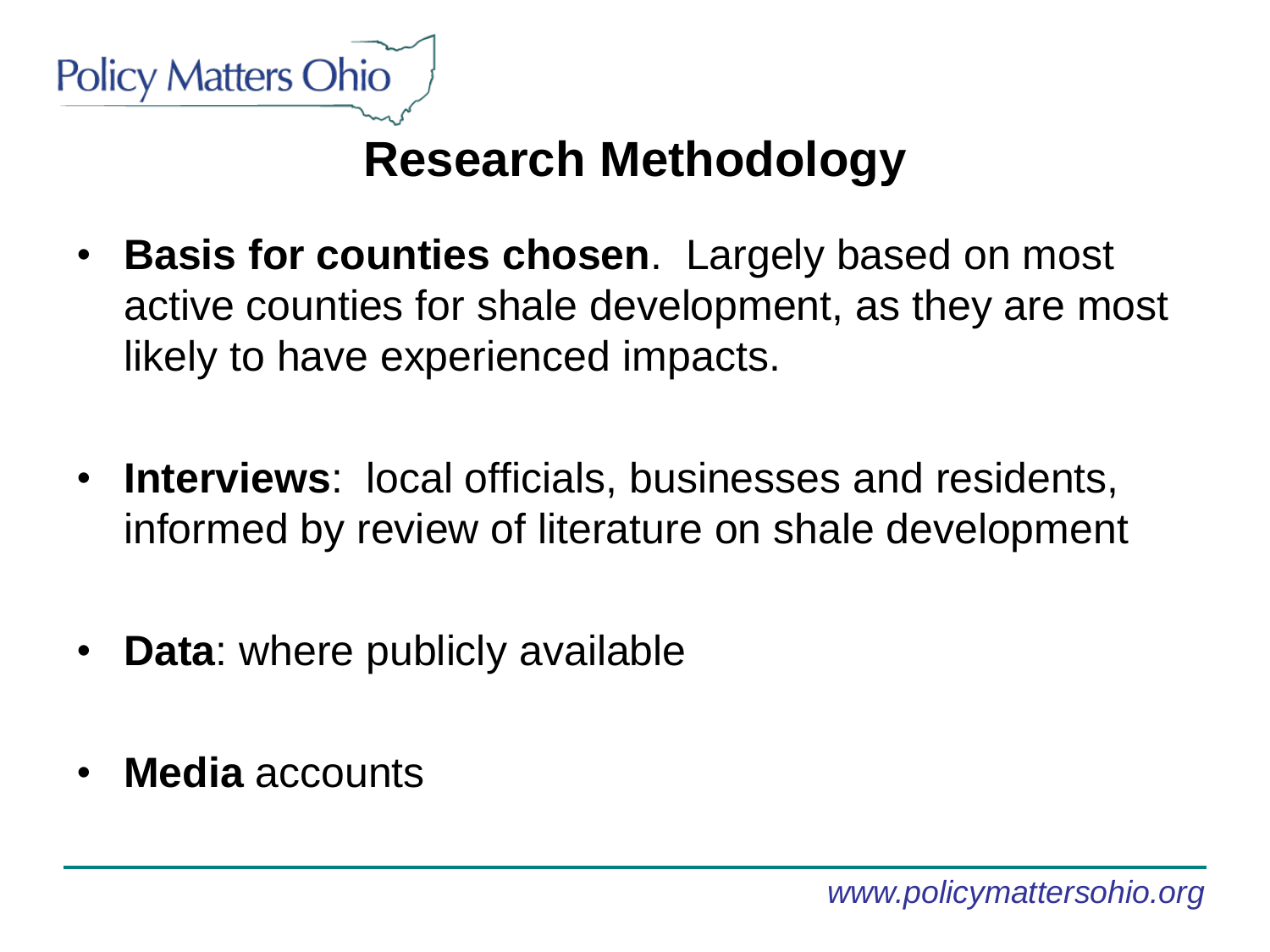

### **Context**

- All four counties are small, rural, and generally poorer than state as a whole.
- As of end of 2012, when case studies published:
	- Pennsylvania: 6,245
	- West Virginia: 2,120
	- Ohio: 270 wells
- Carroll County: Half Ohio's shale wells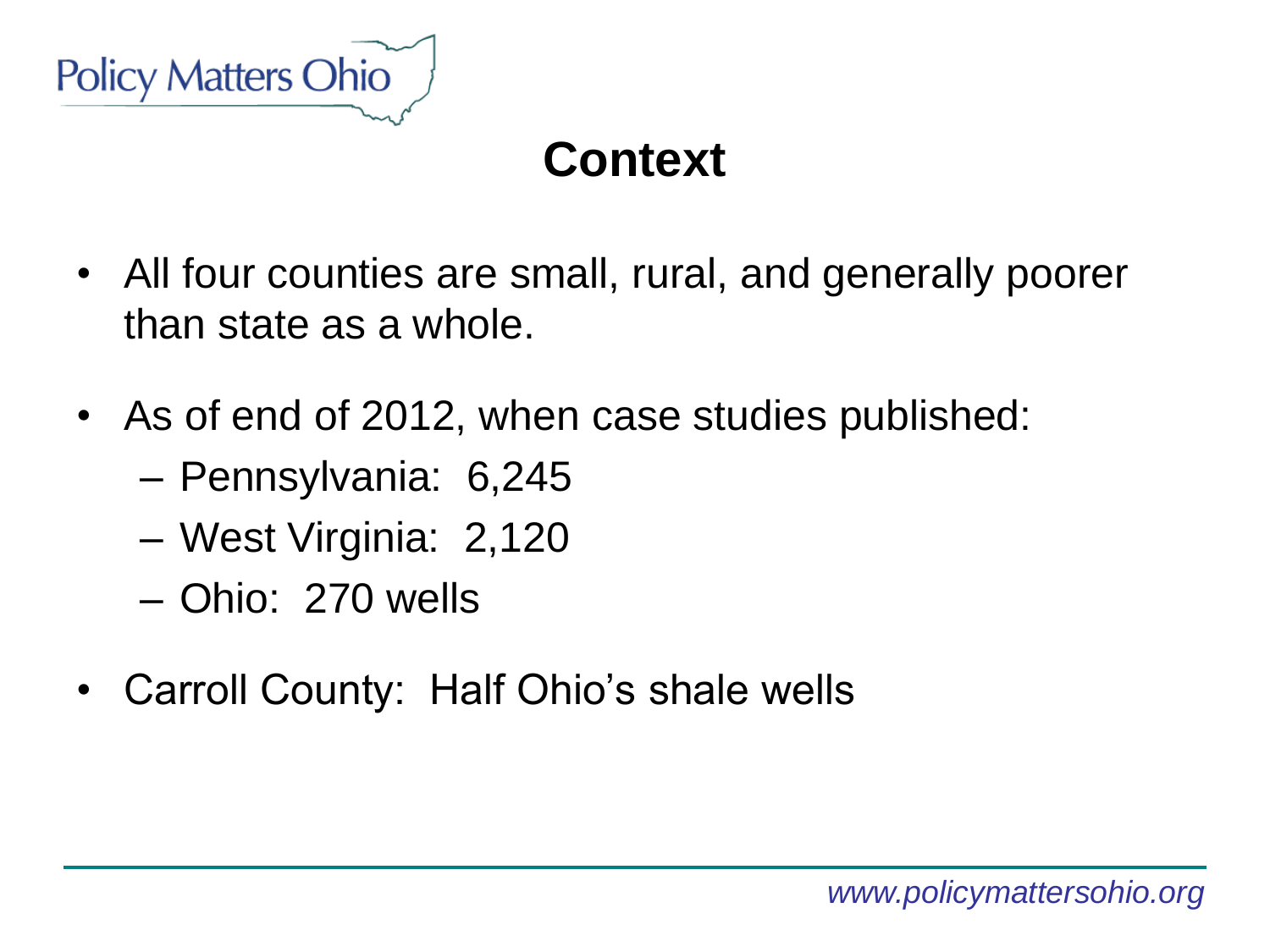

### **Economic Impact: Costs v. Benefits**

**Net Benefit or Net Cost**? The overall economic impact positive or negative—will largely be determined by:

- $\triangleright$  No. of Jobs & who gets them
- $\triangleright$  Local economic activity & how many dollars stay local
- Royalties & the local share of them, *and*
- $\triangleright$  Costs to the community, in short run and long term.

Some benefits exaggerated, some industry practices detract, costs that have been ignored.

**Goal to Maximize Benefits, Minimize Costs** with dialogue, best practices, oversight, and investments.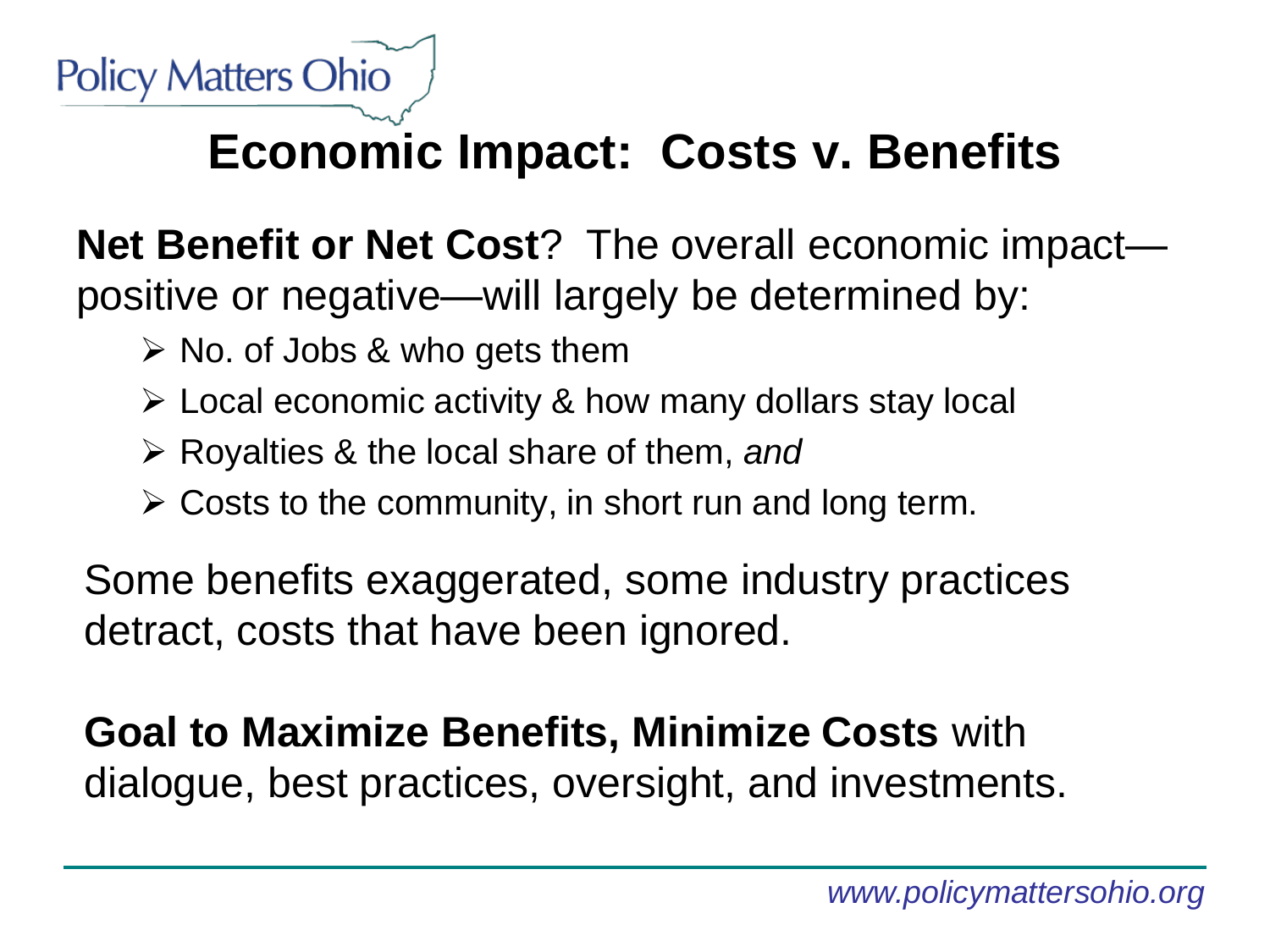

**Signing Bonuses** to local landowners, vast majority of land leased. Thousands of leases recorded.

**Government entities** signing lease deals too. Influx of onetime funds.

- Carrolton School District: \$400,000, cover gap created by cuts in state and federal funding
- Carroll County long overdue renovation of courthouse

# **Oil and Gas Leases**

### *Costs / Negatives*

- **Recording office overwhelmed**, dial up internet service, Chesapeake spent \$200k to help digitize records
- **Poor lease deals** detract
	- Signing bonus variation: \$10 to \$5800 per acre
	- Unfavorable Lease terms
	- old leases long forgotten dug up
	- Use of mandatory pooling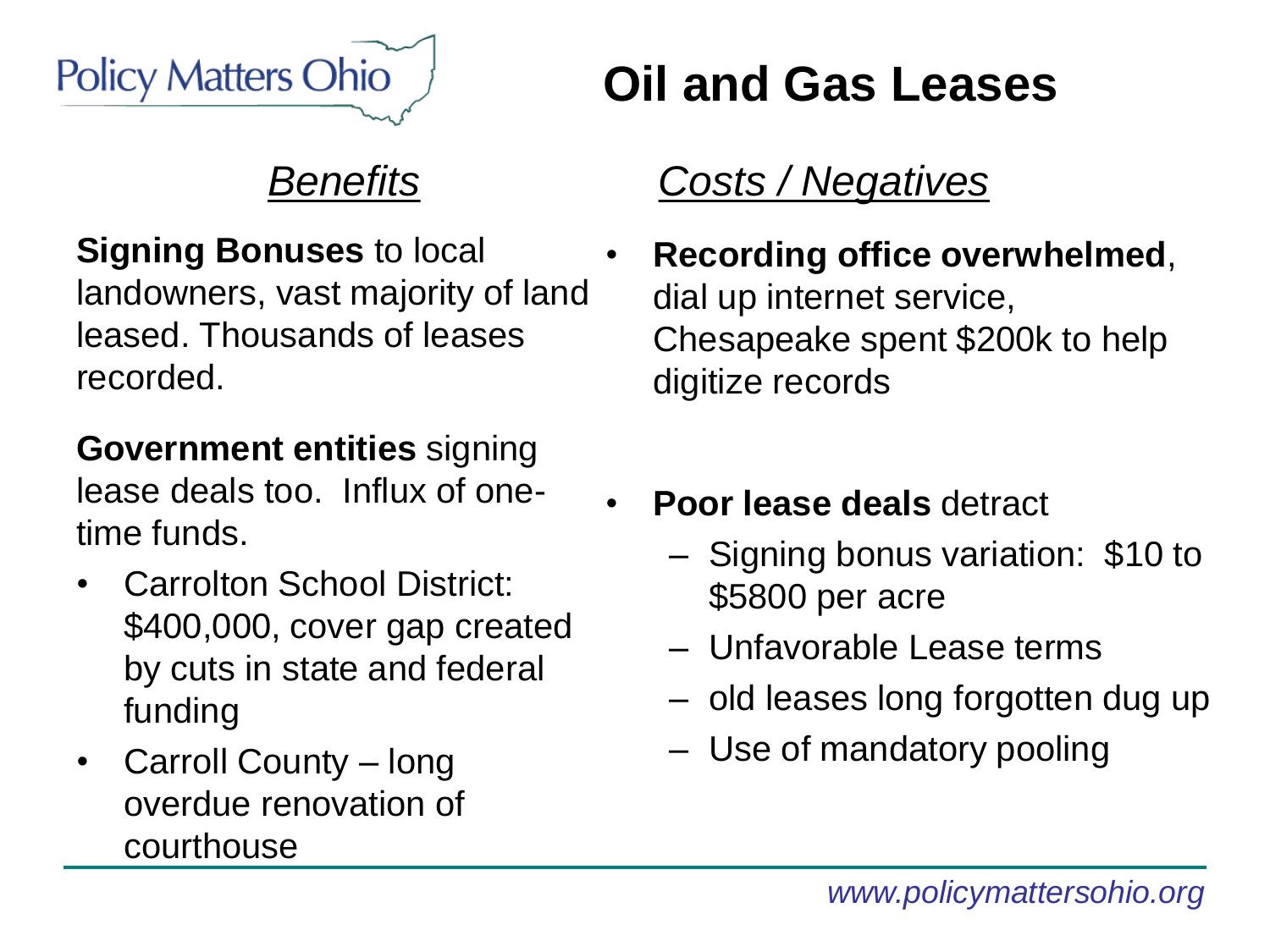

**Royalties** –federal minimum 12.5%

# **Oil and Gas Leases**

### *Costs / Negatives*

- Fracking wells taper off dramatically (decrease 40% after first year).
- Lower ROI than traditional oil wells
- **Questionable industry practices**
	- Bartering with sister companies
	- Deduction of "Gathering Expenses" (as much as 90% of royalties). Manipulation of costs by industry
	- Lack of transparency in royalty payments, lease may not allow for audit, or at owner expense (\$10k)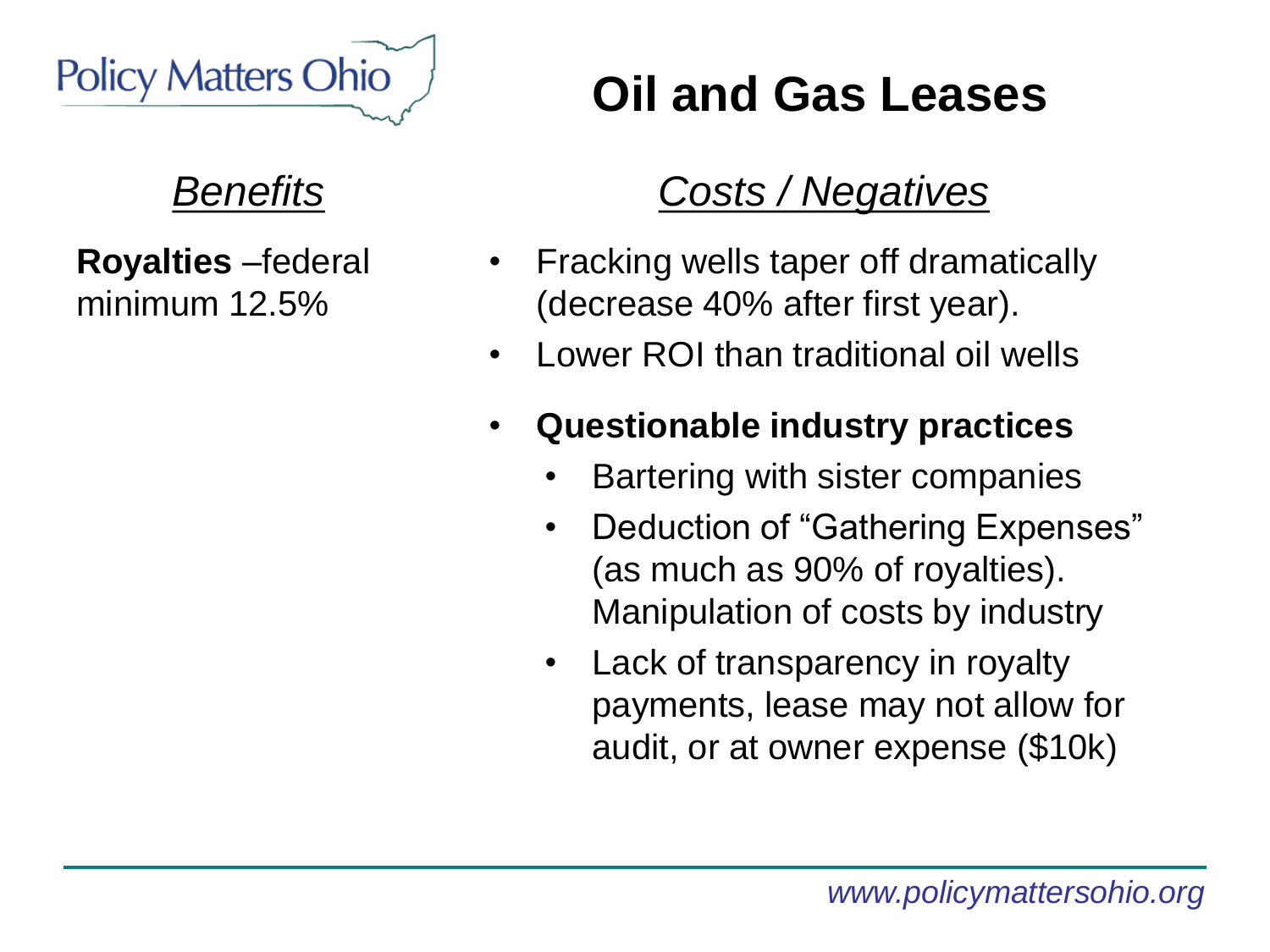

- Oil & Gas industry folks **spend money locally**.
- **Signing bonuses spent locally.** Home and farm repairs, modern, efficient farm equipment
- **Economic Indicator**: increase in sales tax revenue from 2011 to 2012
	- 16.5% increase in motor vehicles and parts
	- 20% increase in food and accommodation
	- Gas station sales 60%

# **Local Economic Activity**

### *Costs / Negatives*

- Oil and gas industry is largely **outof-state companies**, represents profits leaving state.
- **No real value-added facilities** in community. However, natural gas fired electric power facility proposed in Carroll County (large enough to serve 700,000 homes). There are midstream processing centers, some built and some proposed, in nearby communities (spillover)

#### • **Water & sewer infrastructure limitations** for development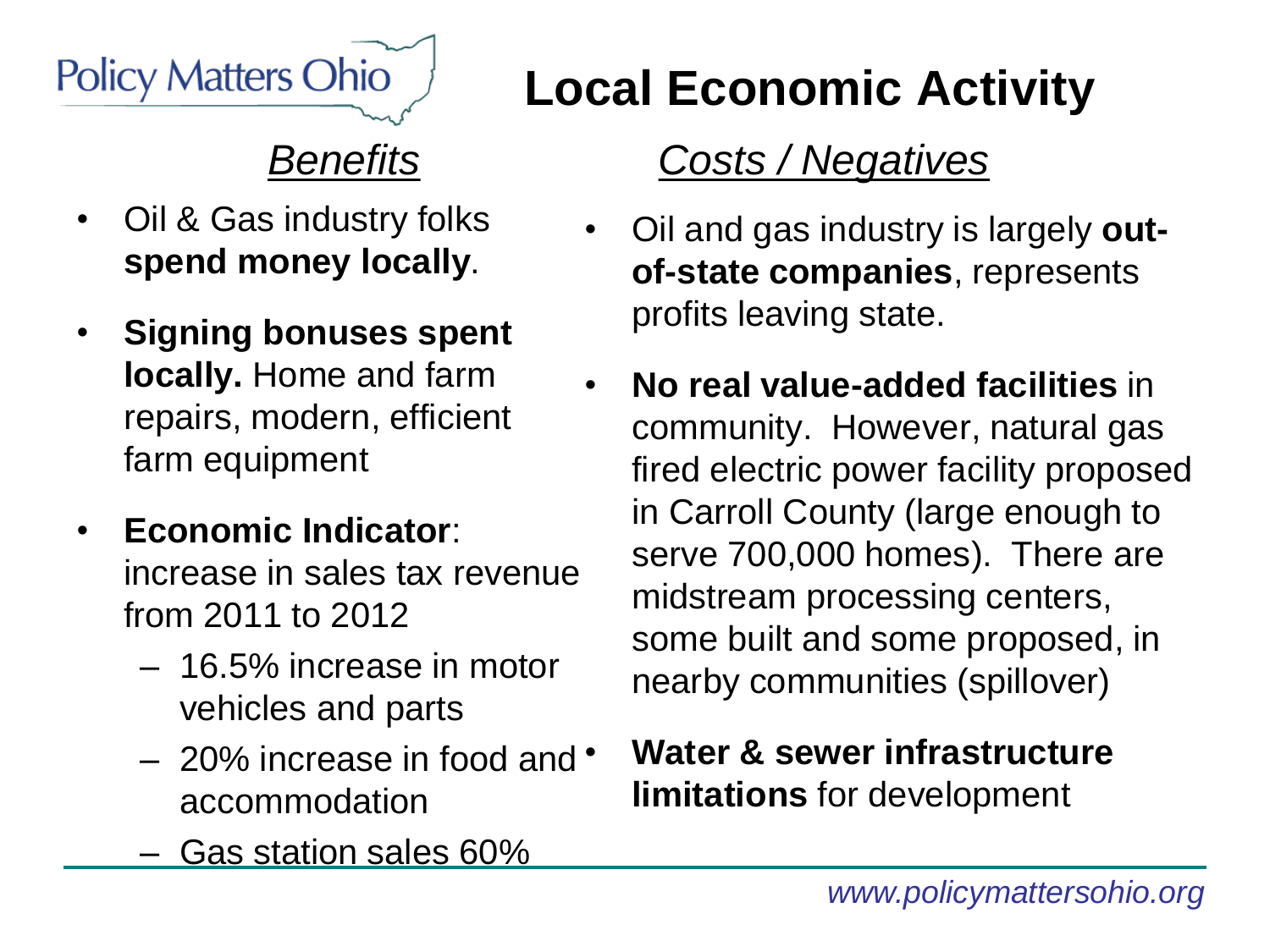

# **Jobs**

#### *Benefits*

- **jobs created**, pay good wages.
- Bigger demand for **jobs in supportive industries**. Local jobs created in truck driving, concierge services, cleaning, restaurant work, mechanics

### *Costs / Negatives*

- **3000 fracking jobs across Ohio**, less than 1/10 of 1% of all jobs statewide
- Many of these jobs are going to **out-ofstate workers**
- Carroll County **unemployment rate** is down to 8.3% from recession high of 14%, but higher than pre-recession levels (5.8%)
- Support jobs **don't pay** nearly as well
- **Worker safety**: hard jobs, some injuries, fatalities. Nationwide, record high fatalities in 2012.
- Many of the jobs lack health insurance.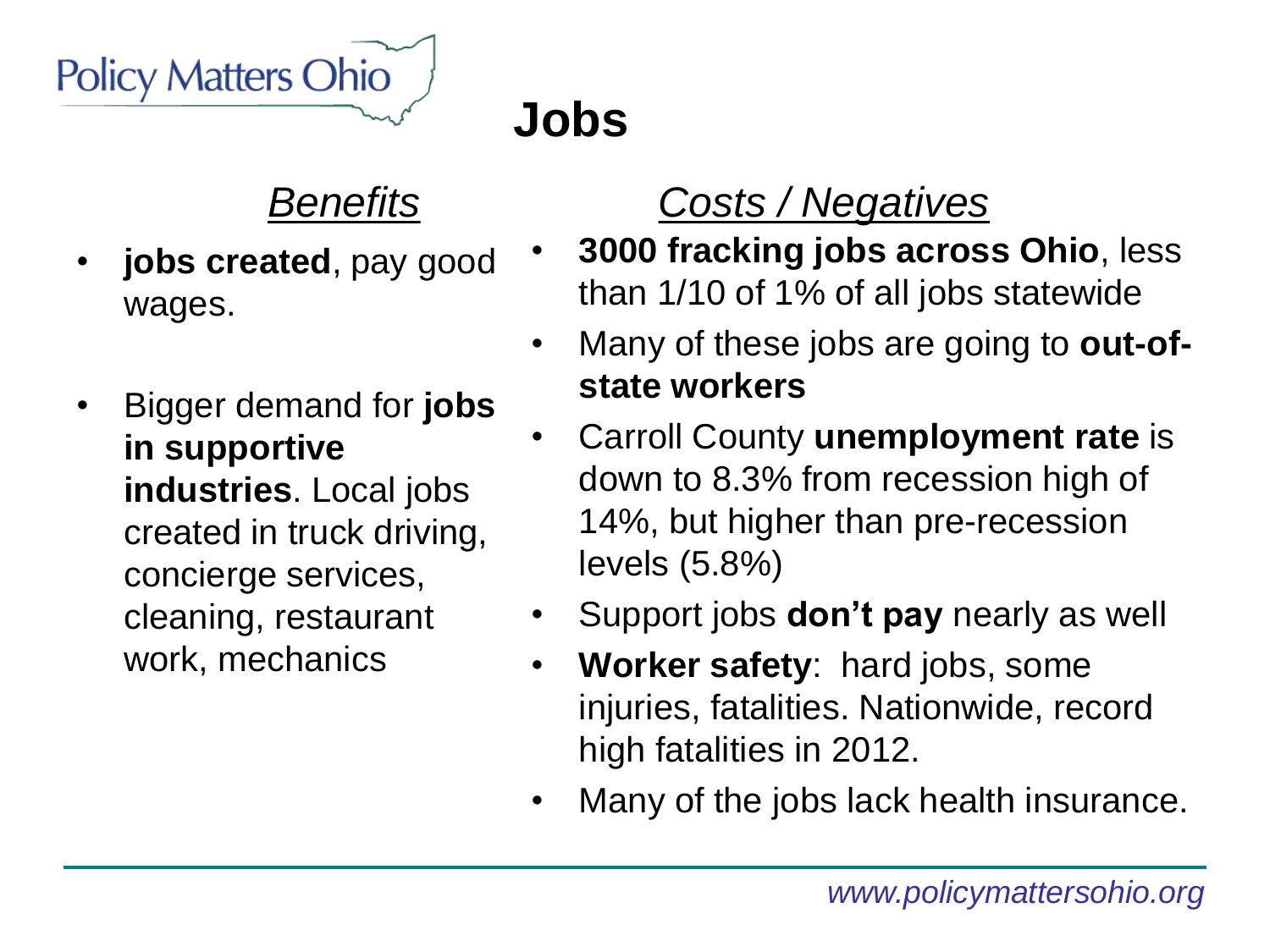

- Influx of out-of-state workers has increased demand for rental housing, **rental income increasing** significantly
- Campgrounds, hotel full
- Work for rental agent, concierge services
- **Rehab** of properties for rental market, business at local hardware store
- Market for second-hand furniture developed
- **Investment properties** go quickly, when on market

# *Costs / Negatives*

**Housing Market**

- **Rental prices rise**, as much as three times previous rates, high per diem for oil & gas workers. locals have trouble affording higher rents with local wages. Shortage of affordable housing
- **Locals fear eviction**, and lower quality housing if have to move
- Fast turnover of rental properties
- **Cloud** over residential properties near drilling. Sellers separating mineral rights. **FHA restrictions**  (not within 300 feet, or if air quality issues)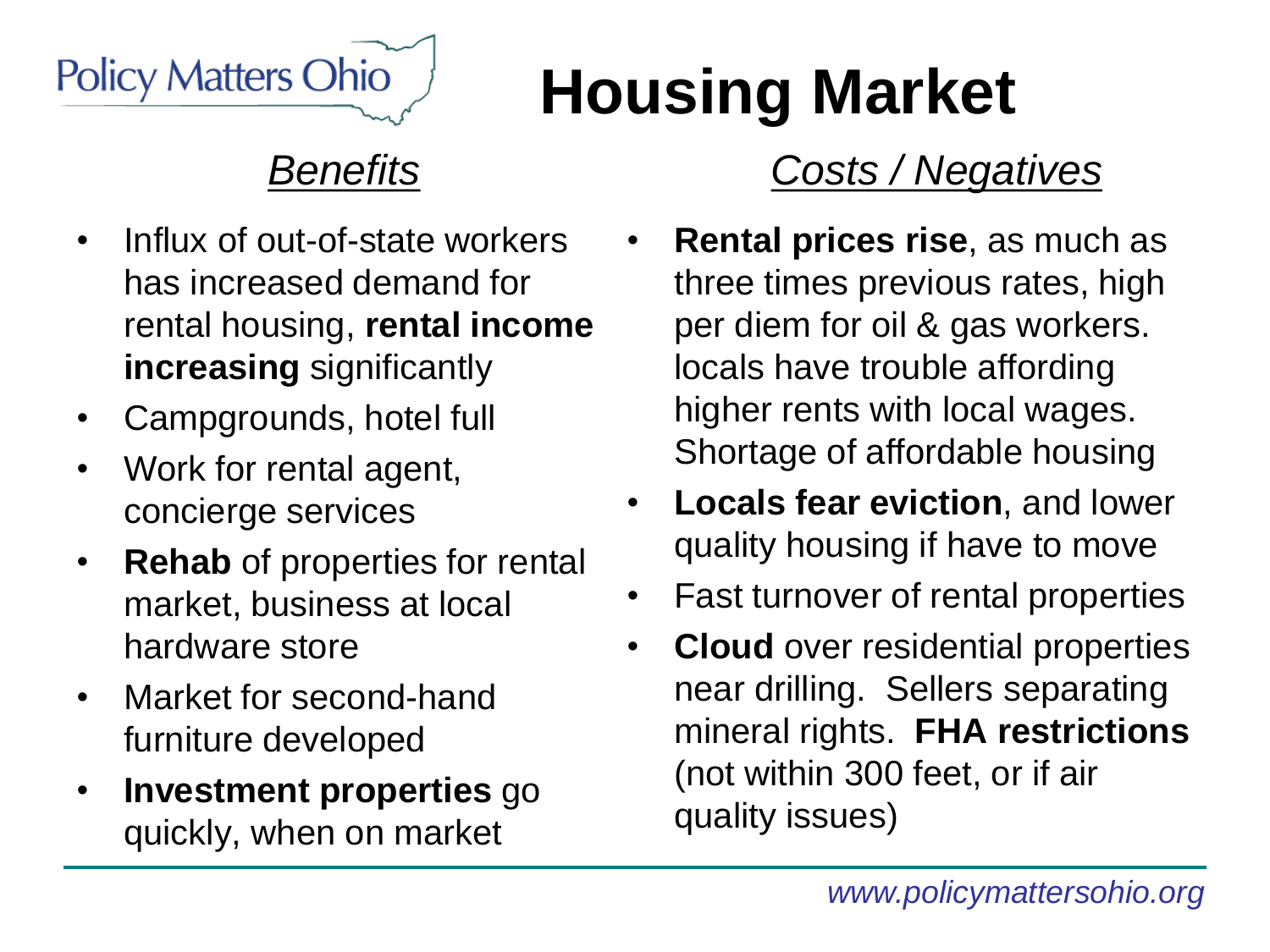

• Traffic

# **Traffic, Road Costs**

- Traffic • Increased traffic congestion, increase in heavy and overweight trucks. Can impede police, emergency vehicles, school buses. Council considers changing parking rules, and addition of crossing guards in town center
- Road Damage & Repair • Increased wear and tear on roads from heavy trucks, substantial costs for road repair, need for road improvements
	- Doubled traffic-related incidents, calls to sheriff quadrupled.
	- accidents  $\cdot$ • Accidents involving large trucks increased, large truck rollovers, related injuries and fatalities
		- Damage to roads, guardrails, signage.
		- Increased workload for sheriff, firefighters, emergency services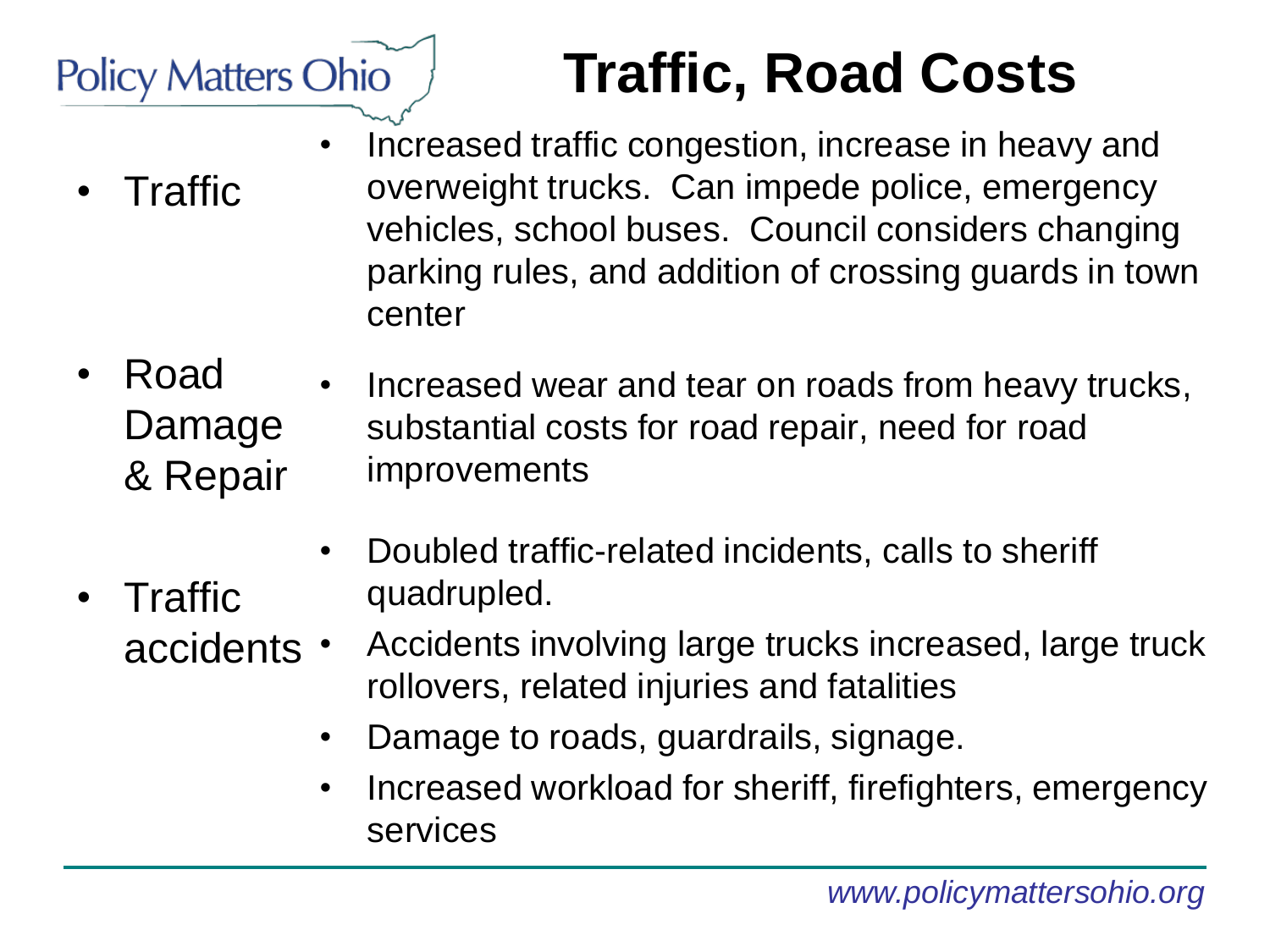

Large amounts of Water used

Concern for contamination of drinking water

# **Water Use, Waste Water**

- An Estimated six million gallons for each well.
- Only 6.5% recycled for reuse
- Dry years –water demand could compete with other needs
- 20 to 40% fracking fluids remain below ground, some toxic chemicals
- Injection wells and landfills, cost to outside communities. In 2012, 14.2 million barrels injected in 200 Ohio wells, half from other states
- 95% of Carroll County is well water, residents feel on own, Carroll Concerned Citizens formed
- Ohio has seen earthquakes, illegal dumping, leaks.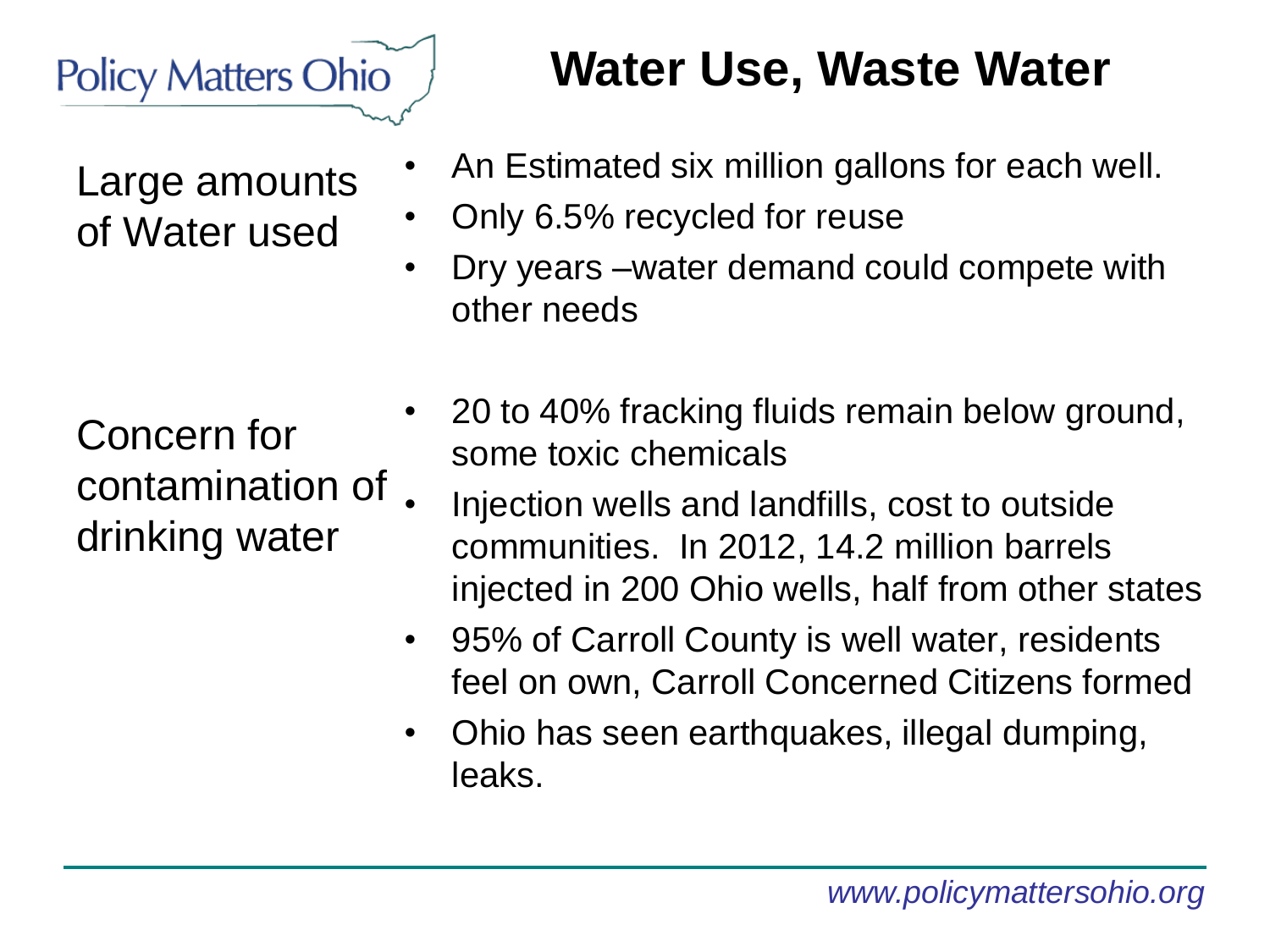

### **Other health, environmental costs, nuisances**

- **Flaring** • Trumbull County – gas flared for two weeks near a neighborhood of 800 low-income families. Bright light and loud noise akin to Tornado warning. Wildlife fled, pets hide
	- In North Dakota 1/3 of all gas burned in air, \$100 million in economic waste
- Noise
	- **Ecosystem**
	- **Biodiversity**
- Scenic, serene landscapes in rural area affected by eye sores and loud noises
	- Slurry spills related to pipeline construction cause degradation of wetlands and streams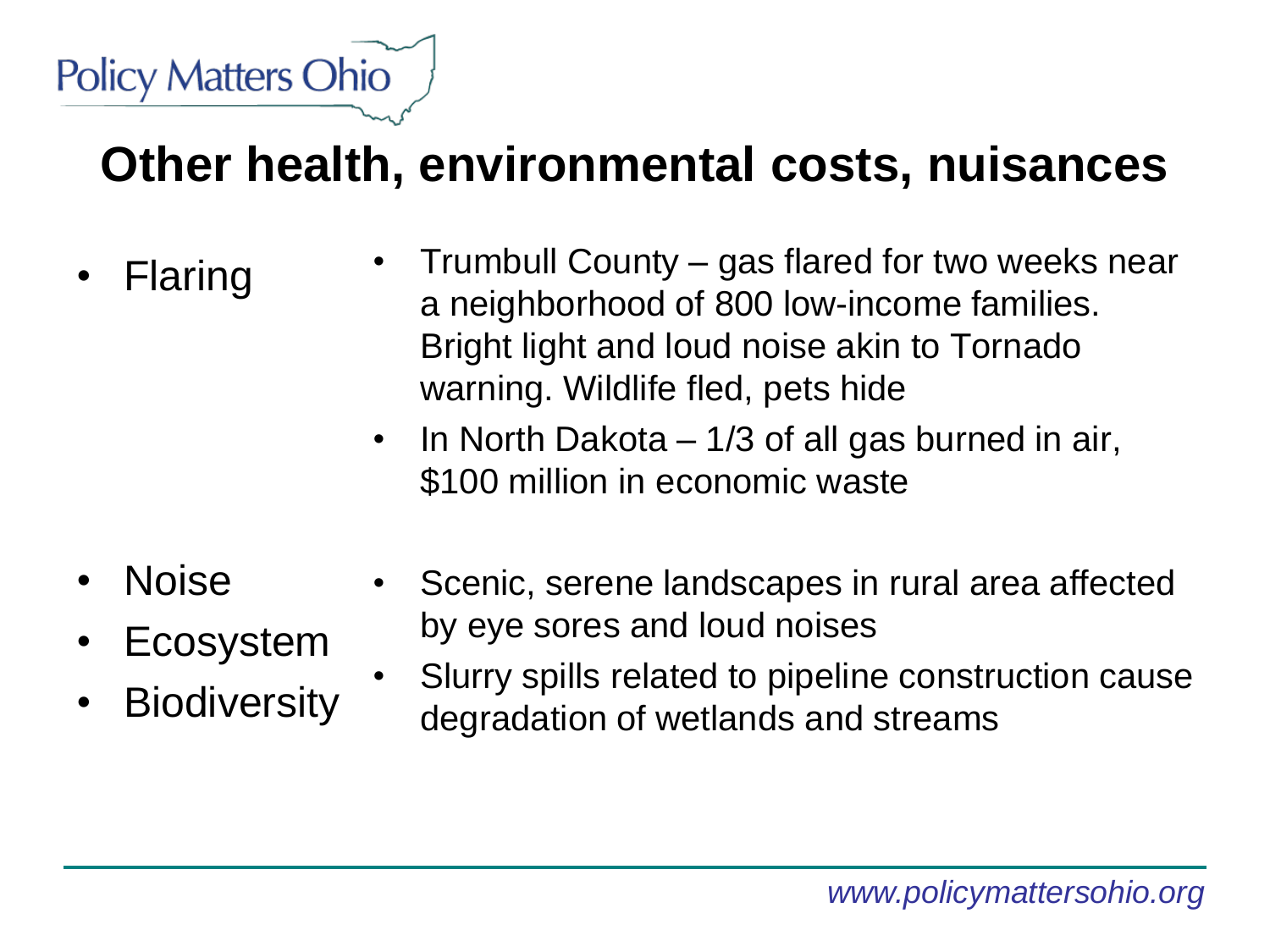

# Next Steps:

# Dialogue around Best Practices to *maximize benefits and minimize costs*